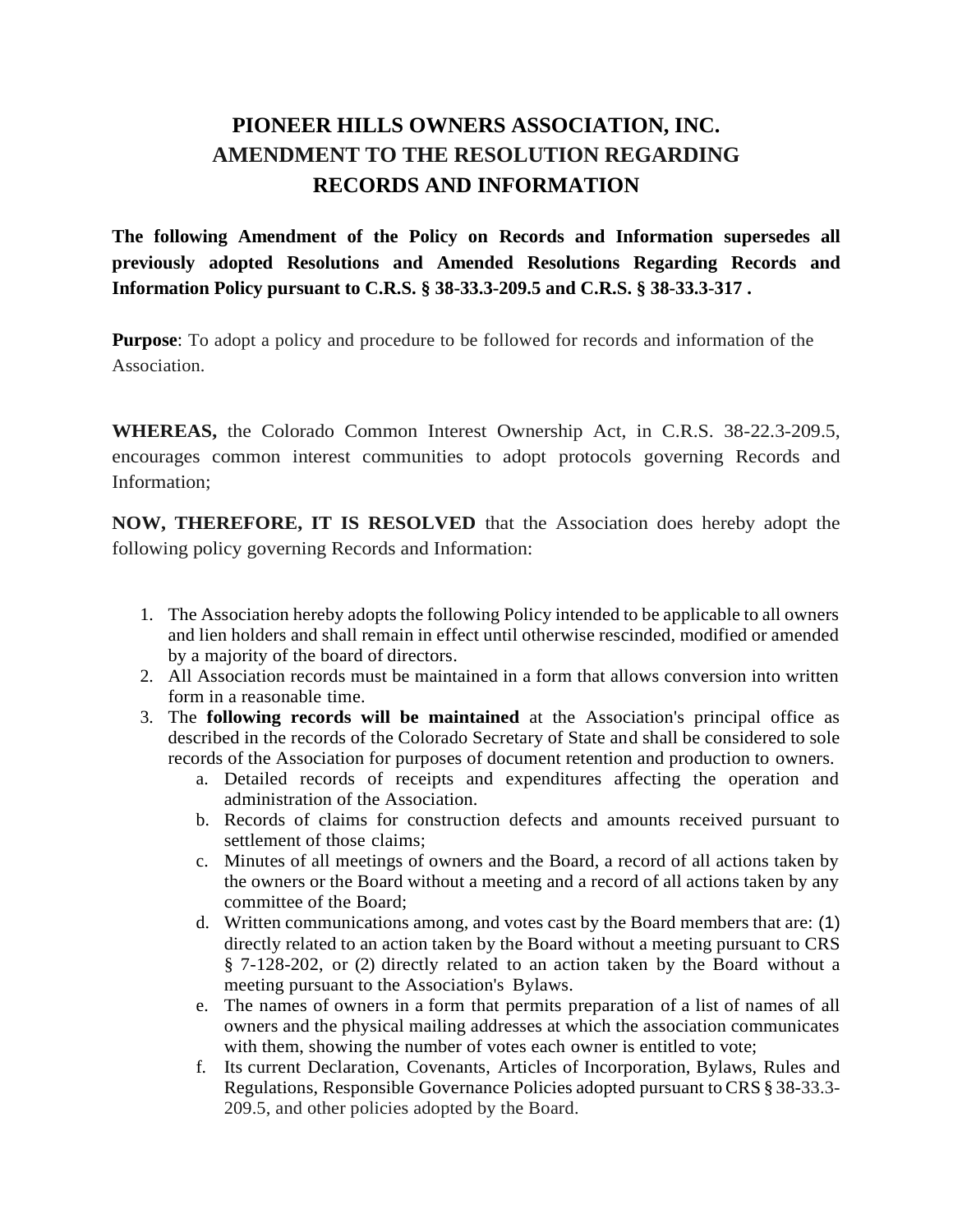- g. Financial statements as described in CRS § 7-136-106 for the past three years and tax returns of the Association for the past seven years, to the extent available;
- h. A list of the names, electronic mail addresses, and physical mailing addresses of its current Board members and officers;
- i. The most recent annual report delivered to the Secretary of State, if any;
- j. Financial records sufficiently detailed to enable the Association to comply with CRS § 38-33.3-316.(8) concerning statements of unpaid assessments, to be sent by certified mail, return receipt requested, so they are received by requesting party within 14 days of Association's receipt of request;
- k. The Association's most recent reserve studies, if any;
- l. Current written contracts to which the Association is a party and contracts for work performed for the Association within the immediately preceding two years;
- m. Records of the Board or Committee actions to approve or deny any requests for design or architectural approval from owners;
- n. Ballots, proxies, and other records related to voting by owners for one year after the election, action or vote to which they relate;
- o. Resolutions adopted by its Board relating to the characteristics, qualifications, rights, limitations, and obligations of members or any class or category of members; and
- p. All written communications within the past three years to all owners generally as owners.
- 4. An owner or owner's authorized agent may inspect and copy Association records during normal business hours if the owner of authorized agent has submitted a written request (Exhibit A), describing with reasonable particularity the records sought, at least 10 days prior to the inspection or production of documents. The Association's "Request to Inspect Records" form is attached to and made a part of this Resolution.
- 5. Notwithstanding #4 above, a membership list or any part thereof may not be obtained or used by any person for any purpose unrelated to an owner's interest as an owner without the consent of the Board, a membership list or any part thereof may not be:
	- a. Used to solicit money or property unless such money or property will used solely to solicit the votes of owners in an election to be held by the Association;
	- b. Used for any commercial purpose; or
	- c. Sold to or purchased by any person.
- 6. Records maintained by the Association **may be withheld from** inspection and copying to the extent that they are or concern:
	- a. Architectural drawings, plans and designs, unless released upon written consent of the legal owner of the drawings, plan, or design;
	- b. Contracts, leases, bids, or records related to transactions to purchase or provide goods or services that are currently in or under negotiations
	- c. Communications with legal counsel that are otherwise protected by the attorneyclient privilege or the attorney work product doctrine
	- d. Records of an executive session of the board; or
	- e. Individual units other than those of the requesting owner.
- 7. Records maintained by the Association are **not subject to inspection and copying, and must be withheld,** to the extent that they are or concern:
	- a. Personnel, salary, or medical records relating to specific individuals; or
	- b. Personal identification and account information of members, including ban account information, telephone numbers, electronic mail addresses, driver's license numbers, and social security numbers.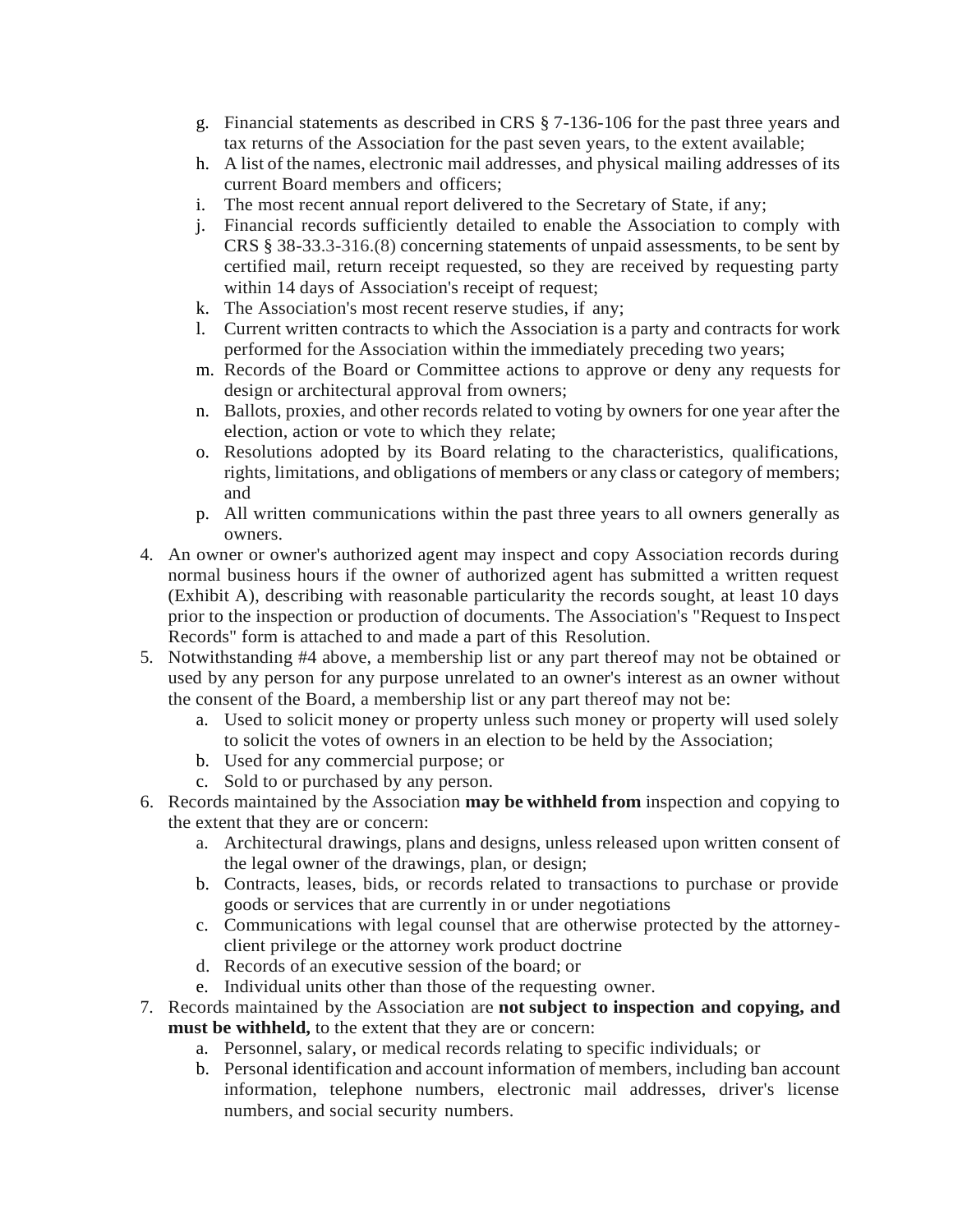- 8. The Association will impose a reasonable charge, which may be collected in advance and will cover costs of labor and material, for copies of Association records. The charge may not exceed the estimated cost of production and reproduction of the records.
- 9. A right to copy records under this Resolution includes the right to receive copies by photocopying or other means, including the receipt of copies through an electronic transmission if available, upon request of an owner,
- 10. The Association is not obligated to compile or synthesize information.
- 11. Association records and the information contained within those records shall not be used for commercial purposes.
- 12. Upon request, the selling unit owner shall either provide to the buyer or authorize the Association to provide to the buyer, upon payment of the Association's usual fee pursuant to #8 above, all the common interest community's governing documents and financial documents, as listed in the most recent version of the contract to buy and sell real estate promulgated by the real estate commission as of the date of the contract.
- 13. Audits of reviews of the books and records of Association shall be done at the discretion of the Board or upon owner request as follows:
	- a. An audit is required only if the Association has annual revenues or expenditures of at least \$250,000 and owners of at least one-third of the unit's represented by the Association request an audit.
	- b. A review is required only when requested by the owners of at least one-third of the units represented by the Association.
	- c. Copies of audits or reviews shall be available on request to any owner 30 days after completion.
- 14. Within 90 days after the change of any of the following, the Association will give written notice to the owners of the following items by first class mail, personal delivery, a binder at the principal place of business, or on the Association's website:
	- a. Name of the Association and the common interest community
	- b. Name and address of management company, if any
	- c. Physical address and phone number for the Association and thedesignated agent or management company
	- d. Date of recording of the Declaration and recording information
- 15. Within 90 days after the end of each fiscal year, the Association will make the following information available to owners by first class mail, personal delivery, a binder at the principal place of business of posting on the Association's website:
	- a. Date the Association's fiscal year begins
	- b. Operating budget for the current year
	- c. List of current regular and special assessments, by unit type
	- d. Annual financial statements, including reserves
	- e. Results of most recent audit or review
	- f. List of all Association insurance policies (property, general liability, director and officer liability, fidelity) including companies, policy limits and deductibles, additional insured's and expiration dates
	- g. Association's bylaws, articles and rules and regulations
	- h. Minutes of board and member meetings for prior fiscal year
	- i. Association's "Responsible Governance Policies"

16. An owner may file a claim against the insurance policy of the Association to the same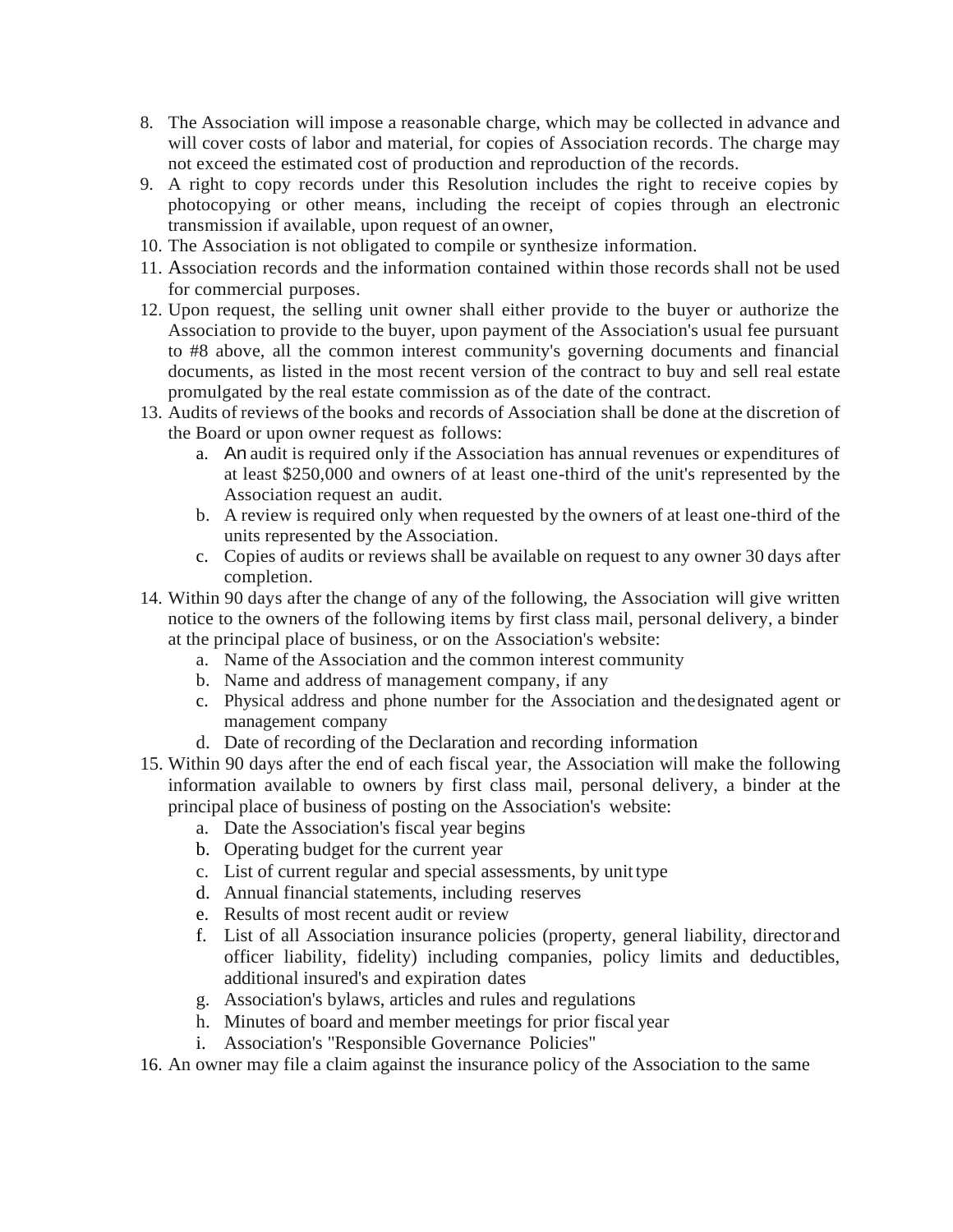extent, and with the same effect as if the owner were a named insured if the following conditions are met:

- a. The owner has contacted the Board or the Managing Agent in writing, and in accordance with applicable Association policies or procedures for owner initiated claims, regarding the subject matter of the claim; and
- b. The owner has given the Association at least 15 days to respond in writing, and, if so, requested, has given the Association's agent a reasonable opportunity to inspect the damage; and
- c. The subject matter of the claim falls within the Association's responsibilities.
- 17. The Association encourages education on good governance for the members of the Board. Upon submission prior to the seminar or course, the Board may approve payment of expenses for education for individual members of the Board if the education is directly related to good Association operations within the common interest community.

PIONEER HILLS OWNERS ASSOCIATION, INC.

By: President

This Resolution regarding Records and Information was adopted by the Board of Directors on the 13th day of PEDIULY 4, 2019, effective on the 3H day of FEDIULIY 2019 and is attested to by the Secretary of PIONEER HILLS OWNERS ASSOCIATION/INC.

hig